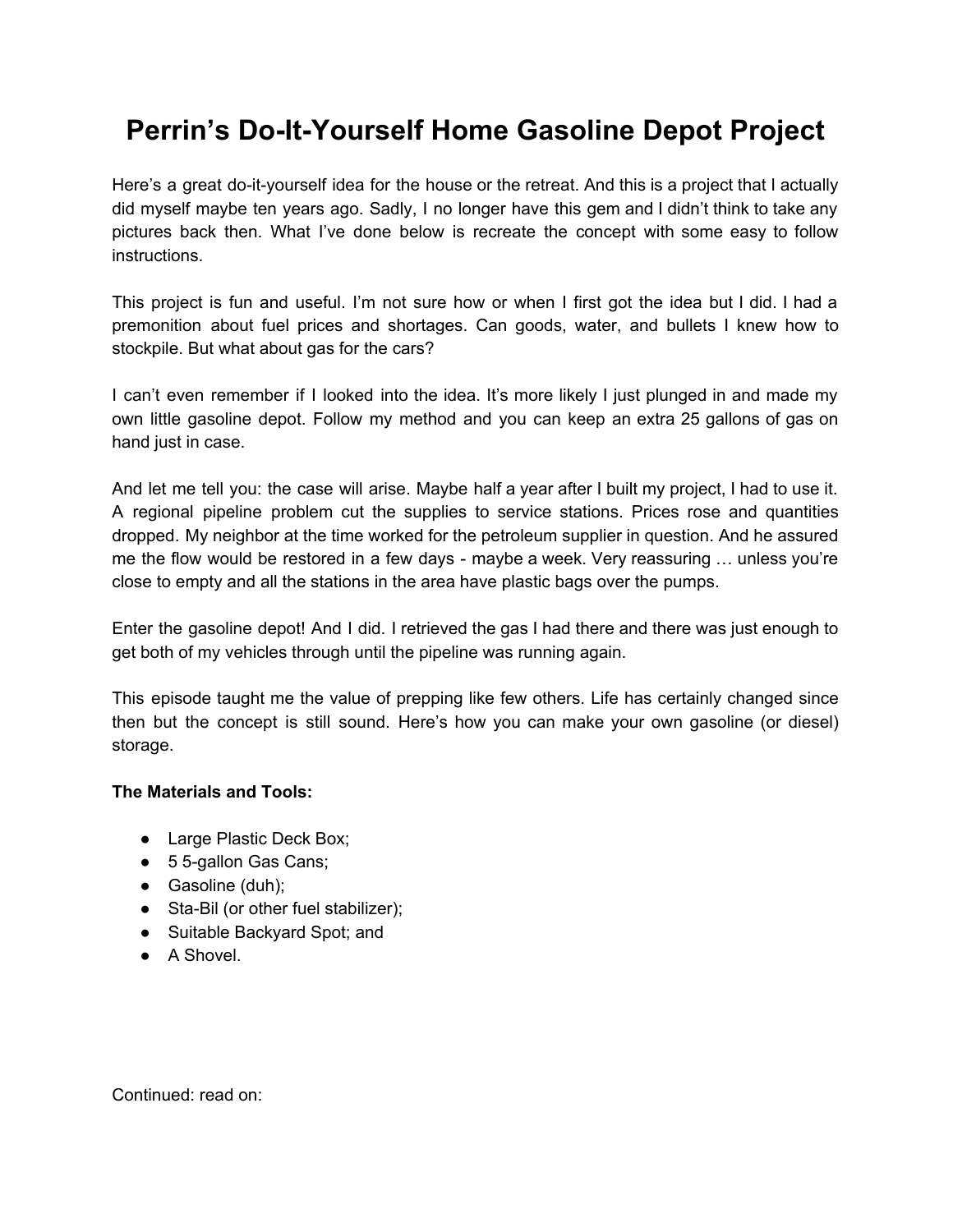## **Location**



(Not Perrin's former backyard)

Pick a corner of your yard which is out of the way and shaded. The shade is important to reduce heat and vapor loss in the fuel. The ideal spot is away from the house for obvious reasons. And try to make it a secluded spot. My depot was by the back fence and partially obstructed by two larger bushes; it was not visible from the street.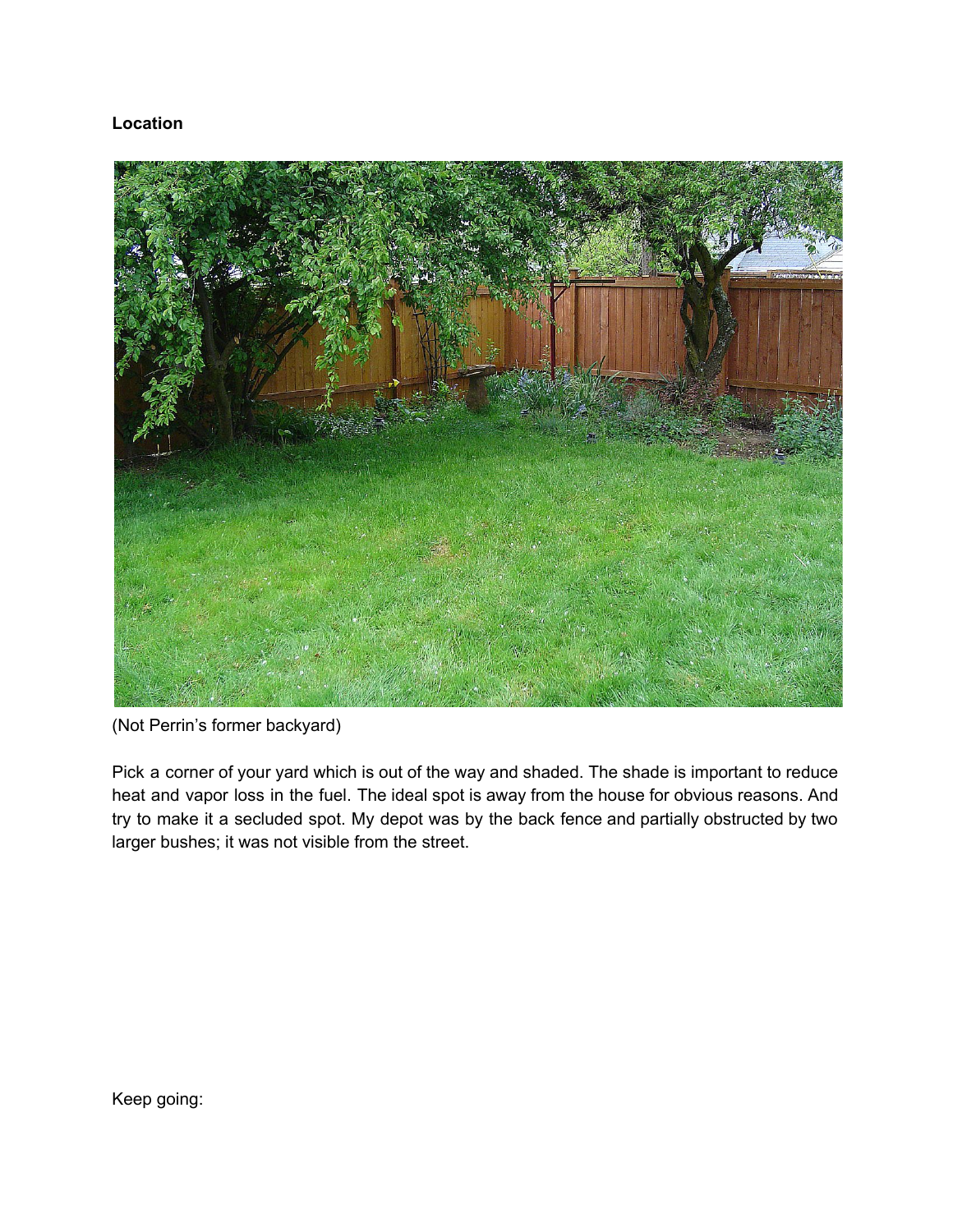## **The Containers**



*Photo by Sportsman Guide.*

I suppose a purpose-made gasoline tank is the best option. However, as with many other projects, you use what you have. I had a large, hinged-lid, plastic deck box. After many years I found I did not use it for much and had relegated it to the very back of the backyard - down behind those bushes.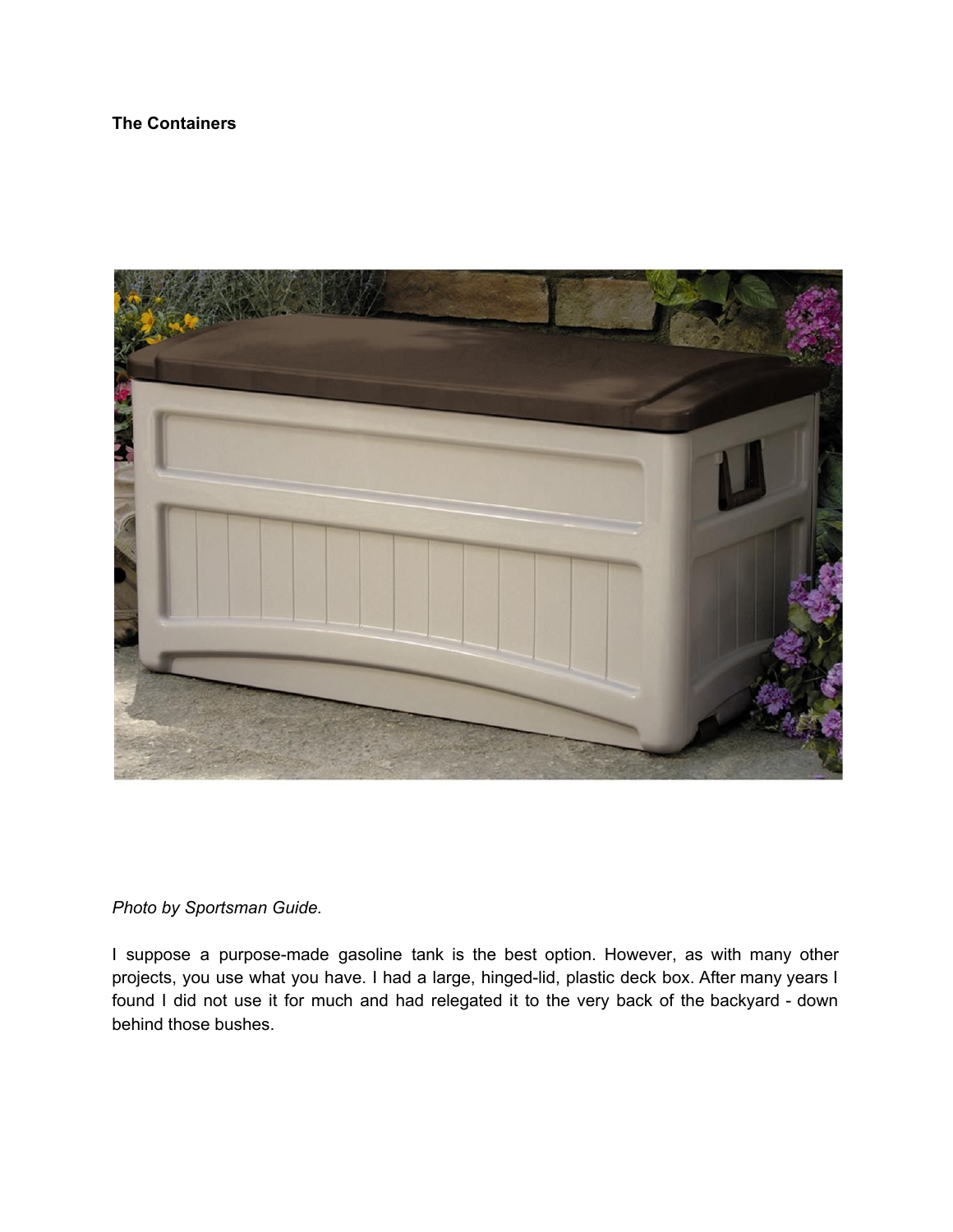The beauty of these boxes is that they are rugged and of decent size. I can't remember the exact dimensions of mine but it easily accommodated 5 5-gallon gas cans (the modern squarish variety).



*Photo by Lowes.*

I had two cans to start with and I purchased three more for the project. There are many models available (as with the box containers). Use your imagination and what you find.

A word of warning: the new cans are of terrible design. They all sport safety caps for self-venting. This is important with gas but the build made pouring rather difficult - especially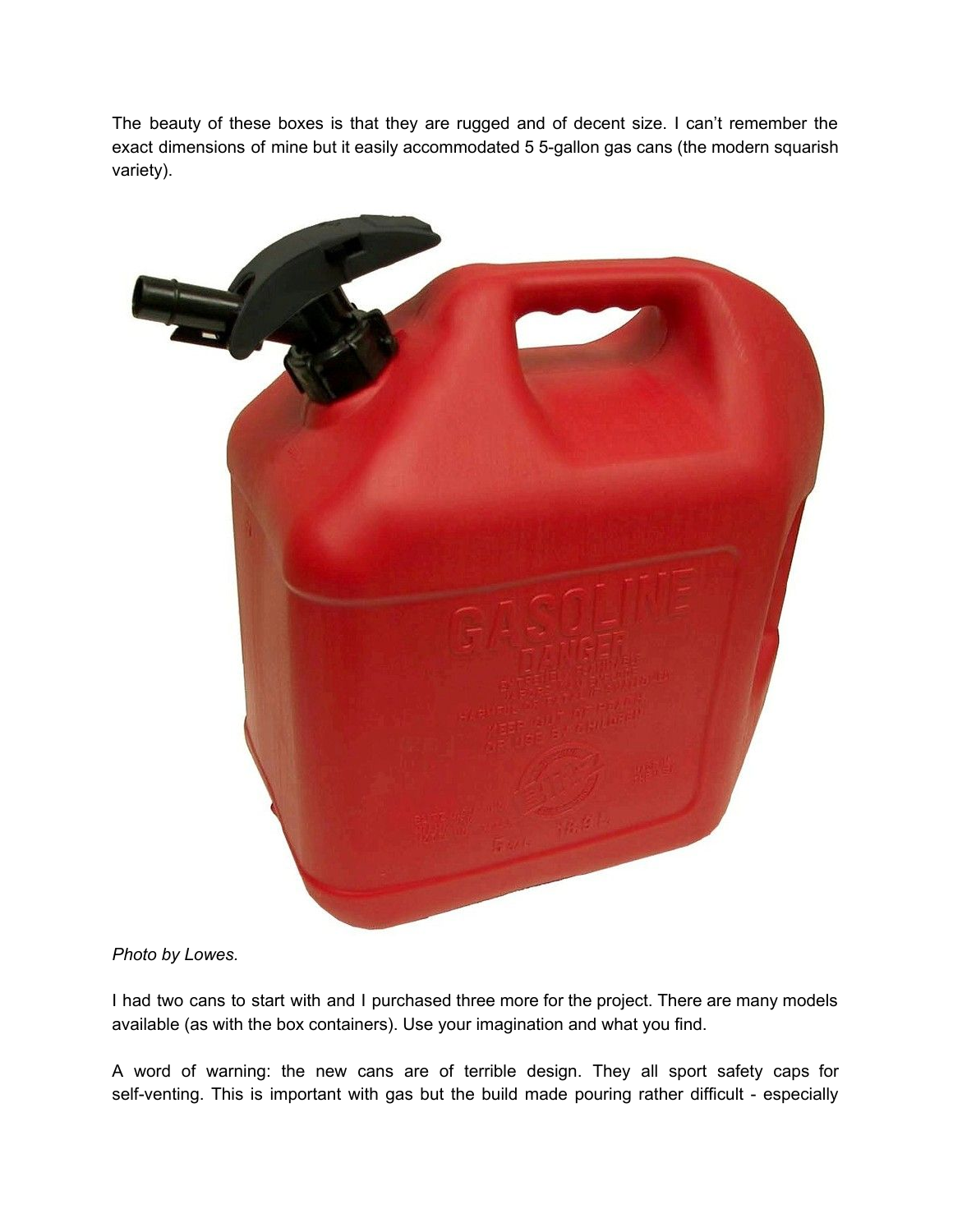with the larger cans. For adding fuel to a car from the new cans, I recommend using a small funnel. Otherwise you're right up on the gas cap and it's an awkward, strenuous experience.

#### **Treat for Storage**



*Photo by Amazon.*

I chose a higher-octane, premium fuel for storage. I'm not sure there was a science there - just my consideration. I did, however, add Sta-bil fuel stabilizer to the gas. This chemical is cheap and will extend the life of the fuel. Follow the instructions on the bottle for adequate mixing.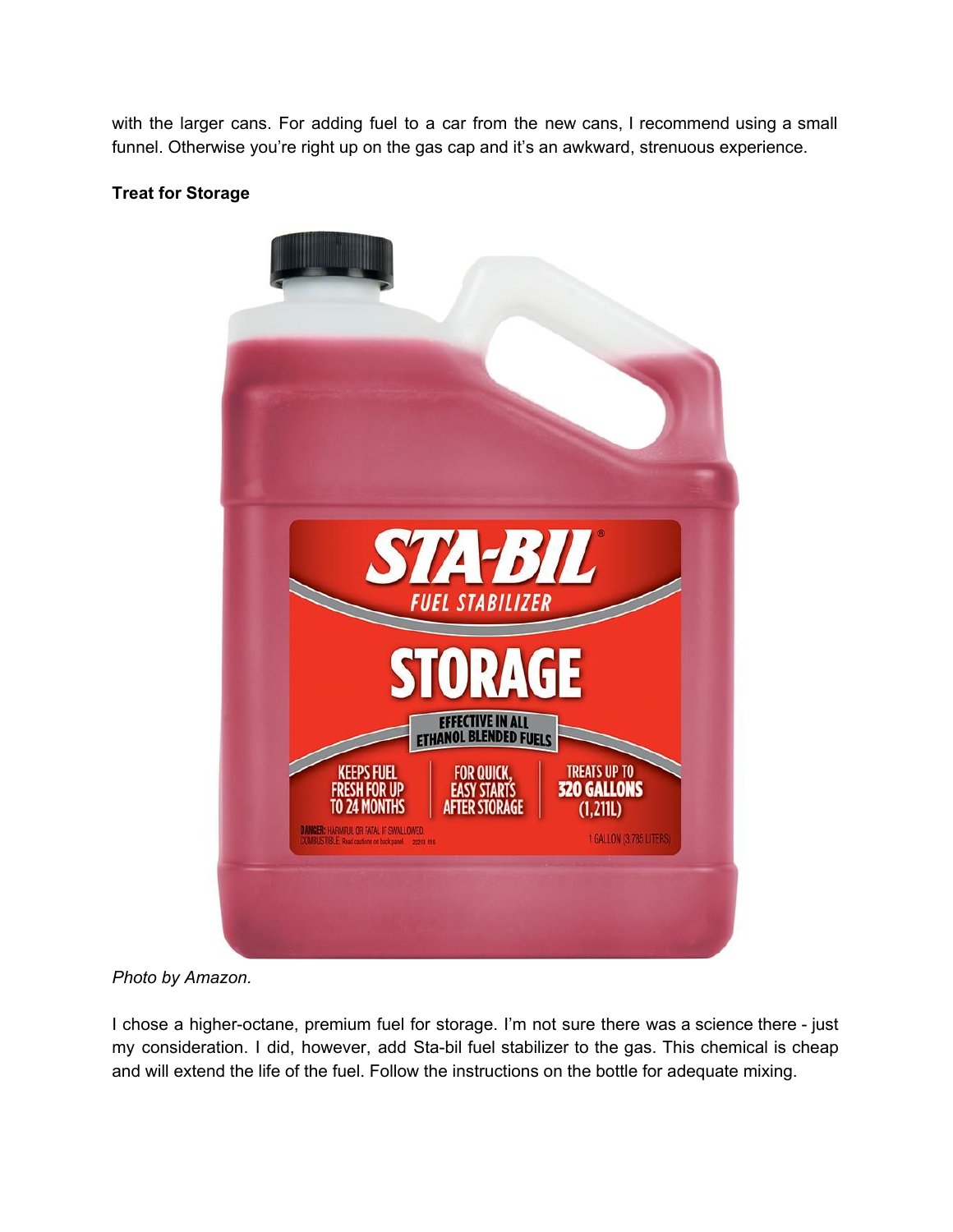## **The Project**



*Crude Diagram by Perrin Lovett.*

My recommendation for site placement is to partially bury the box. This does several things. First, it keeps the yard somewhat uncluttered. Second, it provides a little security. Gasoline is dangerous and I figured it was better off in a semi-bunker setting. Also this makes it more difficult for others to see what you've done. My thinking is the less attention, the better.

I dug a hole for the box about a foot deep, maybe a little more. Once the box was in place only the lid was above the ground. Backfill as needed for a snug fit. My box's lid was a dark green so it was naturally camouflaged with the grass and bushes.

Before I added the cans I did a little more preparation. First a drilled a few small holes on the sides, just under the lip. This provided ventilation. I also dusted the inside with insecticide. I did not want to create a happy home for spiders and ants. Both of these precautions seemed to work well.

When all was ready I added the filled and treated cans. They fit perfectly.

As I said, above, I actually put this system to the test once. And I was glad to have it at other times. Hopefully you will benefit too.